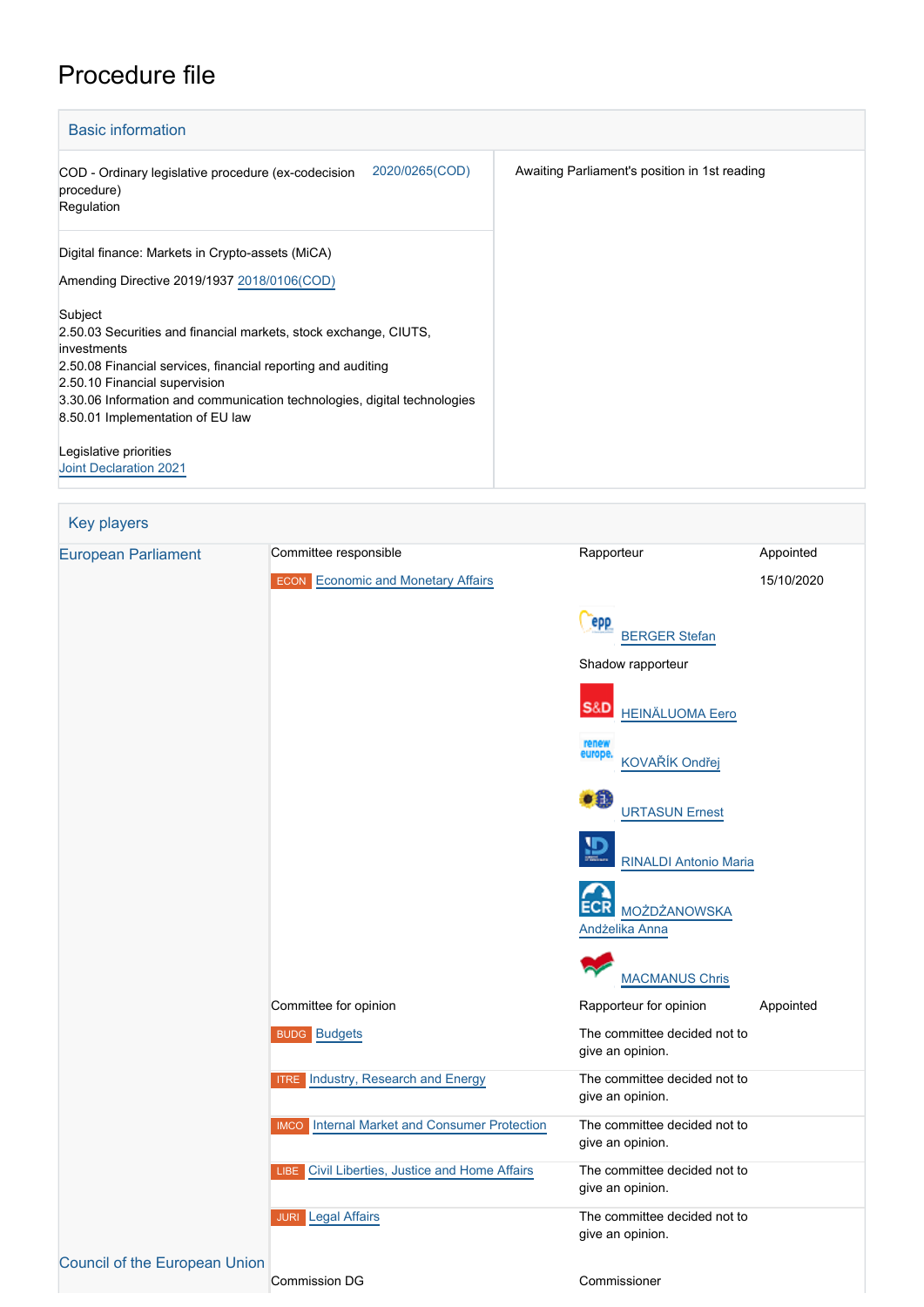[European Economic and](http://www.eesc.europa.eu/) [Social Committee](http://www.eesc.europa.eu/)

[European Commission](http://ec.europa.eu/) [Financial Stability, Financial Services and Capital](http://ec.europa.eu/info/departments/financial-stability-financial-services-and-capital-markets-union_en) [Markets Union](http://ec.europa.eu/info/departments/financial-stability-financial-services-and-capital-markets-union_en)

MCGUINNESS Mairead

| Key events |                                                                                                       |               |         |
|------------|-------------------------------------------------------------------------------------------------------|---------------|---------|
| 24/09/2020 | Legislative proposal published                                                                        | COM(2020)0593 | Summary |
| 13/11/2020 | Committee referral announced in<br>Parliament, 1st reading                                            |               |         |
| 14/03/2022 | Vote in committee, 1st reading                                                                        |               |         |
| 14/03/2022 | Committee decision to open<br>interinstitutional negotiations with report<br>adopted in committee     |               |         |
| 17/03/2022 | Committee report tabled for plenary, 1st<br>reading                                                   | A9-0052/2022  | Summary |
| 23/03/2022 | Committee decision to enter into<br>interinstitutional negotiations announced<br>in plenary (Rule 71) |               |         |
| 04/04/2022 | Committee decision to enter into<br>interinstitutional negotiations confirmed<br>by plenary (Rule 71) |               |         |

| <b>Technical information</b>                 |                                                                |
|----------------------------------------------|----------------------------------------------------------------|
| Procedure reference                          | 2020/0265(COD)                                                 |
| Procedure type                               | COD - Ordinary legislative procedure (ex-codecision procedure) |
| Procedure subtype                            | Legislation                                                    |
| Legislative instrument                       | Regulation                                                     |
|                                              | Amending Directive 2019/1937 2018/0106(COD)                    |
| Legal basis                                  | Treaty on the Functioning of the EU TFEU 114-p1                |
| Other legal basis                            | Rules of Procedure EP 159                                      |
| Mandatory consultation of other institutions | <b>European Economic and Social Committee</b>                  |
| Stage reached in procedure                   | Awaiting Parliament's position in 1st reading                  |
| Committee dossier                            | ECON/9/04223                                                   |

## Documentation gateway

| Legislative proposal                                 | COM(2020)0593                                 | 24/09/2020 | EC.        | Summary |
|------------------------------------------------------|-----------------------------------------------|------------|------------|---------|
| Document attached to the procedure                   | SEC(2020)0306                                 | 24/09/2020 | EC.        |         |
| Document attached to the procedure                   | SWD(2020)0380                                 | 24/09/2020 | EC.        |         |
| Document attached to the procedure                   | SWD(2020)0381                                 | 24/09/2020 | EC.        |         |
| European Central Bank: opinion, guideline,<br>report | CON/2021/0004<br>OJ C 152 29.04.2021, p. 0001 | 19/02/2021 | <b>ECB</b> |         |
| Committee draft report                               | PE663.215                                     | 25/02/2021 | EP         |         |
| Amendments tabled in committee                       | PE693.707                                     | 03/06/2021 | EP         |         |
|                                                      |                                               |            |            |         |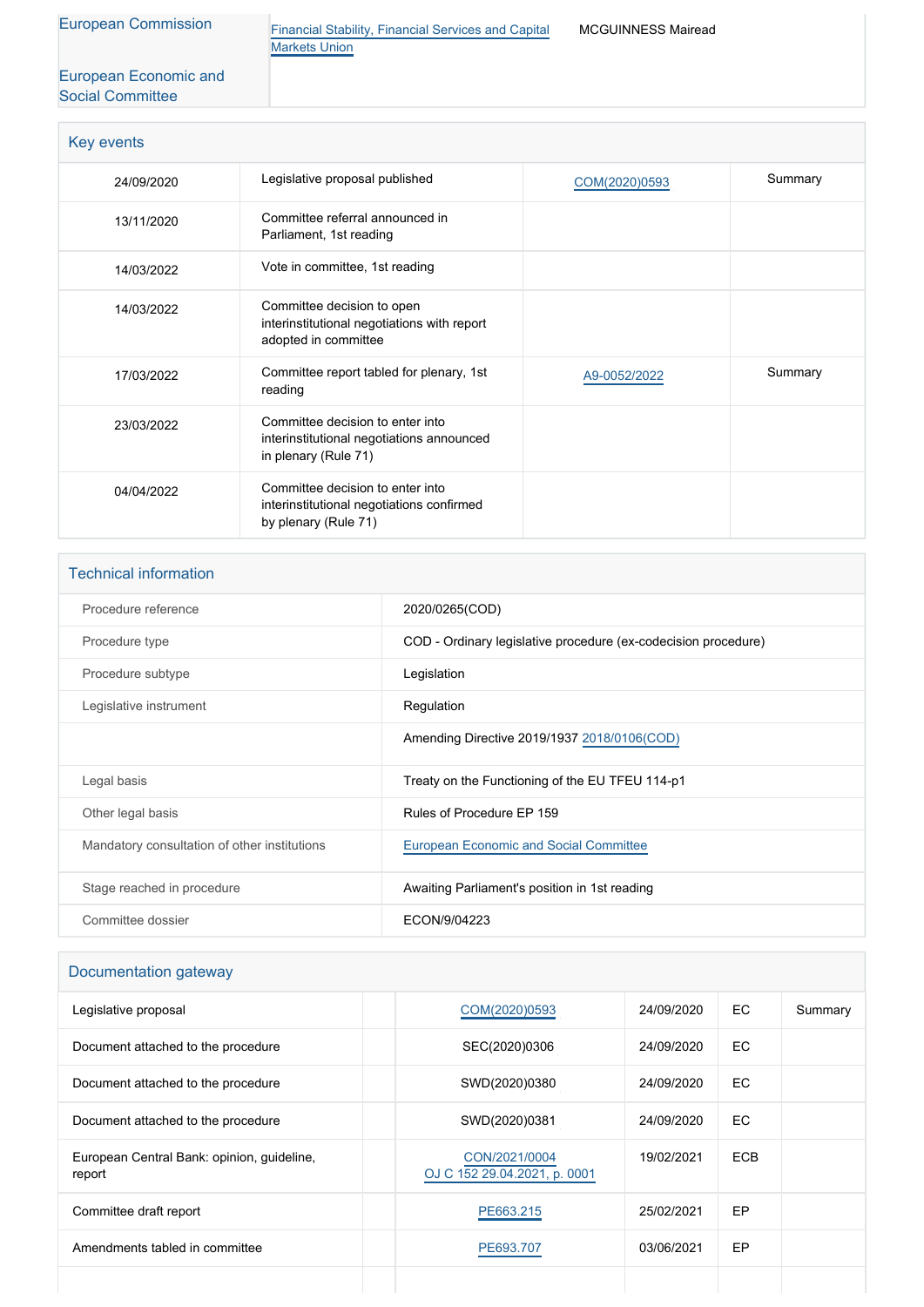| Amendments tabled in committee                                     | PE693.740                                    | 03/06/2021 | EP          |         |
|--------------------------------------------------------------------|----------------------------------------------|------------|-------------|---------|
| Amendments tabled in committee                                     | PE693.741                                    | 03/06/2021 | EP          |         |
| Amendments tabled in committee                                     | PE693.742                                    | 03/06/2021 | EP          |         |
| Document attached to the procedure                                 | N9-0053/2021<br>OJ C 337 23.08.2021, p. 0004 | 24/06/2021 | <b>EDPS</b> |         |
| Committee report tabled for plenary, 1st<br>reading/single reading | A9-0052/2022                                 | 17/03/2022 | EP          | Summary |

# Digital finance: Markets in Crypto-assets (MiCA)

PURPOSE: to establish a new fully harmonised EU legal framework regarding the proper functioning of crypto-asset markets.

PROPOSED ACT: Regulation of the European Parliament and of the Council.

ROLE OF THE EUROPEAN PARLIAMENT: the European Parliament decides in accordance with the ordinary legislative procedure and on an equal footing with the Council.

BACKGROUND: this proposal is part of the Digital Finance package, a package of measures to further enable and support the potential of digital finance in terms of innovation and competition while mitigating the risks. The digital finance package includes a new [Strategy on digital](https://eur-lex.europa.eu/legal-content/EN/TXT/PDF/?uri=CELEX:52020DC0591&from=EN) [finance for the EU financial sector](https://eur-lex.europa.eu/legal-content/EN/TXT/PDF/?uri=CELEX:52020DC0591&from=EN) with the aim to ensure that the Unions financial services legislation is fit for the digital age, and contributes to a future-ready economy that works for the people, including by enabling the use of innovative technologies. The Union has a stated and confirmed policy interest in developing and promoting the uptake of transformative technologies in the financial sector, including blockchain and distributed ledger technology (DLT).

This package also includes a [proposal](https://oeil.secure.europarl.europa.eu/oeil/popups/ficheprocedure.do?reference=2020/0267(COD)&l=en) for a pilot regime on distributed ledger technology market infrastructures, a [proposal](https://oeil.secure.europarl.europa.eu/oeil/popups/ficheprocedure.do?reference=2020/0266(COD)&l=en) for digital operational resilience, and a [proposal](https://oeil.secure.europarl.europa.eu/oeil/popups/ficheprocedure.do?reference=2020/0268(COD)&l=en) to clarify or amend certain related EU financial services rules.

As a reminder, in finance, crypto-assets are one of the major DLT applications. Crypto-assets are digital representations of value or rights that have the potential to bring significant benefits to both market participants and consumers. By streamlining capital-raising processes and enhancing competition, issuances of crypto-assets can allow for a cheaper, less burdensome and more inclusive way of financing small and medium-sized enterprises (SMEs).

When used as a means of payment, payment tokens can present opportunities in terms of cheaper, faster and more efficient payments, in particular on a cross-border basis, by limiting the number of intermediaries. Some crypto-assets qualify as financial instruments. The majority of crypto-assets, however, fall outside of the scope of Union legislation on financial services.

There are no rules for services related to crypto-assets. The lack of an overall Union framework for crypto-assets can lead to regulatory fragmentation and a lack of users confidence in those assets, which will hinder the development of a market in those assets and can lead to missed opportunities in terms of innovative digital services, alternative payment instruments or new funding sources for Union companies.

A dedicated and harmonised framework is therefore necessary at Union level to provide specific rules for crypto-assets and related activities and services and to clarify the applicable legal framework.

CONTENT: this proposal therefore seeks to provide legal certainty for crypto-assets not covered by existing EU financial services legislation and establish uniform rules for crypto-asset service providers and issuers at EU level. It shall replace existing national frameworks applicable to crypto-assets not covered by existing EU financial services legislation and also establish specific rules for so-called stablecoins, including when these are e-money.

### General objectives

This proposal, which covers crypto-assets falling outside existing EU financial services legislation, as well as e-money tokens, has four general objectives:

(1) provide legal certainty: for crypto-asset markets to develop within the EU, there is a need for a sound legal framework, clearly defining the regulatory treatment of all crypto-assets that are not covered by existing financial services legislation;

(2) support innovation and fair competition: to promote the development of crypto-assets and the wider use of DLT, it is necessary to put in place a safe and proportionate framework to support innovation and fair competition;

(3) instil appropriate levels of consumer and investor protection and market integrity given that crypto-assets not covered by existing financial services legislation present many of the same risks as more familiar financial instruments;

(4) ensure financial stability.

Crypto-assets are continuously evolving. While some have a quite limited scope and use, others, such as the emerging category of stablecoins, have the potential to become widely accepted and potentially systemic.

### Specific objectives

These include:

- removing regulatory obstacles to the issuance, trading and post-trading of crypto-assets that qualify as financial instruments, while respecting the principle of technological neutrality;

- increasing the sources of funding for companies through increased Initial Coin Offerings and Securities Token Offerings;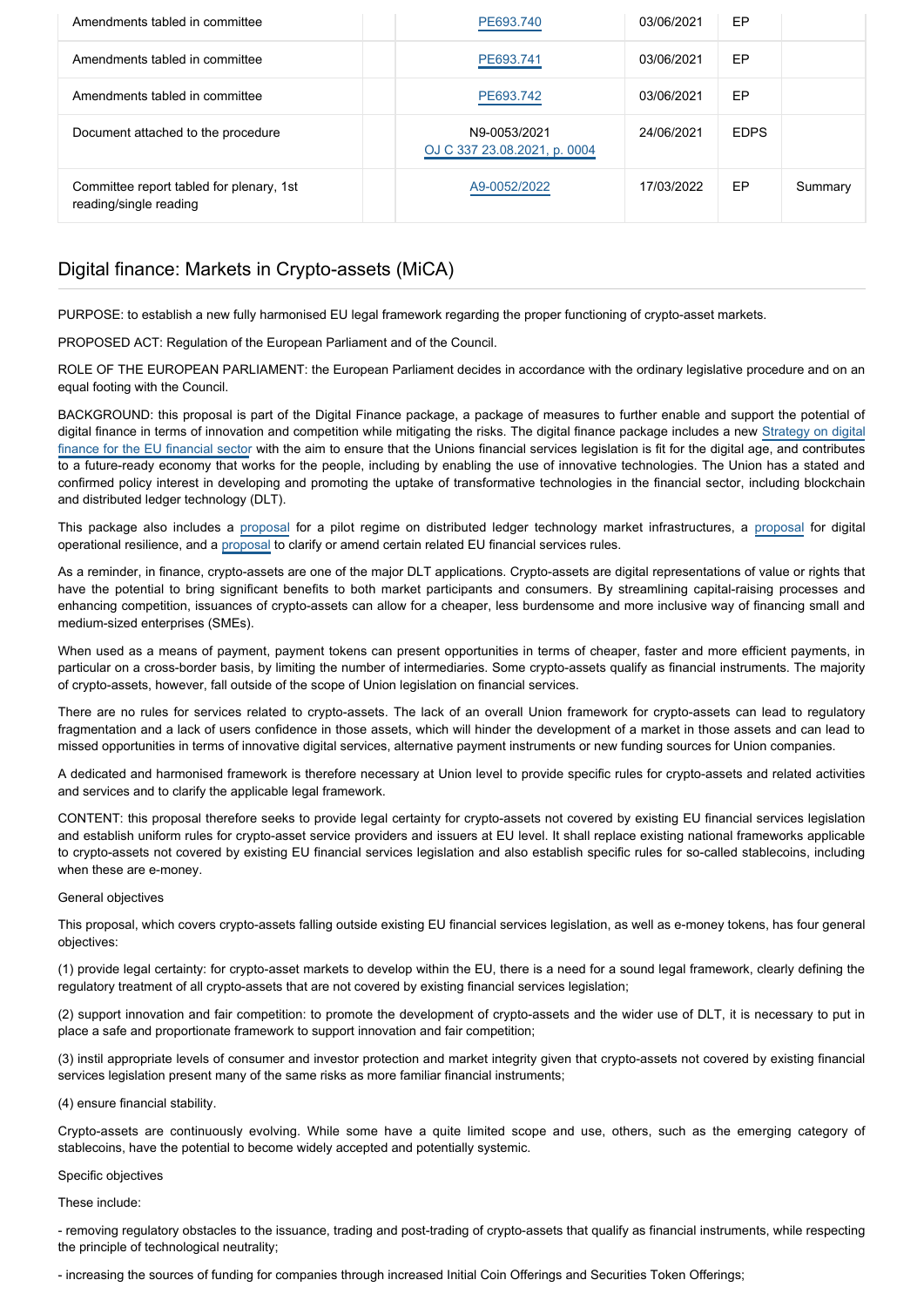- limiting the risks of fraud and illicit practices in the crypto-asset markets;

- allowing EU consumers and investors to access new investment opportunities or new types of payment instruments in particular for cross-border situations (EU passporting).

#### Safeguards

This proposal includes safeguards to address potential risks to financial stability and orderly monetary policy that could arise from stablecoins. Safeguards include capital requirements, custody of assets, a mandatory complaint holder procedure available to investors, and rights of the investor against the issuer. Issuers of significant asset-backed crypto-assets (so-called global stablecoins') shall be subject to more stringent requirements (e.g. in terms of capital, investor rights and supervision).

#### Budgetary implications

This proposal holds implications in terms of costs and administrative burden for national competent authorities, the European Banking Authority and the European Securities and Markets Authority. The magnitude and distribution of these costs will depend on the precise requirements placed on crypto-asset issuers and service providers and the related supervisory and monitoring tasks. The estimated supervisory costs for each Member State (including staff, training, IT infrastructure and dedicated investigative tools) can range from EUR 350 000 to EUR 500 000 per year, with one-off costs estimated at EUR 140 000.

# Digital finance: Markets in Crypto-assets (MiCA)

The Committee on Economic and Monetary Affairs adopted the report by Stefan BERGER (EPP, DE) on the proposal for a regulation of the European Parliament and of the Council on markets in crypto-assets and amending Directive (EU) 2019/1937.

This proposal is part of a package of legislative proposals to strengthen the EU's anti-money laundering and countering terrorism financing rules. It aims to update the existing rules on information accompanying money transfers. The update aims to extend the scope of the rules to certain crypto-assets, which are increasingly at risk of being exploited for criminal and money laundering purposes.

The committee responsible recommended that the European Parliament's position adopted at first reading under the ordinary legislative procedure should amend the proposal as follows:

Objective of the Regulation

The Regulation would establish uniform rules on:

- transparency and disclosure requirements for the issuance, offering and admission to trading of crypto-assets on a crypto-asset trading platform;

- the authorisation and supervision of crypto-asset service providers and issuers and offerors of both asset-referenced tokens and issuers of electronic money tokens;

- the operation, organisation and governance of issuers and offerors of asset-referenced tokens, issuers and offerors of electronic money tokens and crypto-asset service providers;

- consumer protection rules for the issuance, trading, exchange and custody of crypto-assets;

- measures to prevent market abuse to ensure the integrity of crypto-asset markets.

- measures to prevent the misuse of crypto-assets for illicit purposes and to protect the internal market from the risks relating to money laundering, terrorist financing and other criminal activities.

This Regulation applies to persons that are engaged in the issuance or offering of crypto-assets for the purpose of trading or providing services related to the trading of crypto-assets in the Union.

By 1 January 2025, the Commission should include crypto-asset mining in the economic activities that contribute substantially to climate change mitigation in the EU Sustainable Finance Taxonomy.

Crypto-Assets, other than asset-referenced tokens or e-money tokens

No person should offer crypto-assets, other than asset-referenced tokens or e-money tokens, in the Union to the public, or seek an admission of such crypto-assets to trading on a trading platform for crypto-assets, unless that person:

- is a legal entity established in the Union, a natural person having its residence in the Union, or an entity established or having a seat in the Union and subject to the rights and obligations of the Union, or is a decentralised autonomous organisation;

- has drafted a crypto-asset white paper in respect of those crypto-assets;

- has received authorisation from a competent authority;

- has measures in place to prevent the misuse of the offering of crypto-assets to the public or trading on a platform for crypto-assets for the purposes of money laundering or financing of terrorism;

- does not have a parent undertaking, or a subsidiary, that is established in a third country that: (i) is listed as a high-risk third country having strategic deficiencies in its regime on anti-money laundering and counter terrorist financing; (ii) has a 0 % corporate tax rate or no taxes on companies profits.

Obligations for all crypto asset service providers

New provisions stipulate that crypto asset service providers should:

- act in an honest, fair and professional manner, in the best interests of their clients and potential clients;